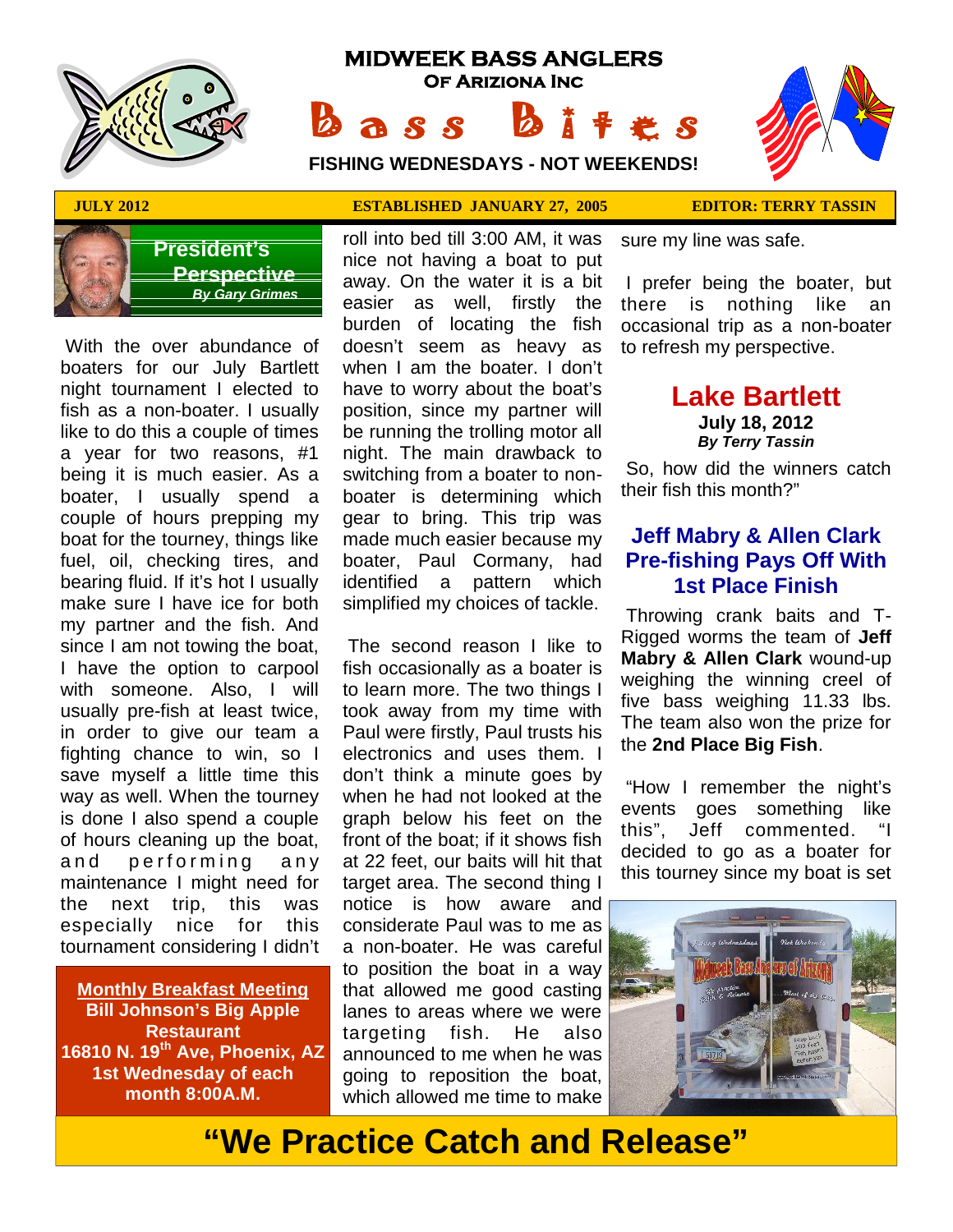#### Page 2

up pretty well for night fishing and I am very familiar with Bartlett Lake. I drew Allen Clark whom I had never met until 45 minutes before the tourney started. We did discuss what we would be doing and I had pre-fished on Friday and Sunday prior to the tourney. I really didn't know what to do prior to around 6:30, so I went to one of my old spots and tried to drop shot. I put two in the boat, but nothing to brag about.



*1st Place Allen Clark & Jeff Mabry*

# **Next Meeting Next Tournament**

Our next club general meeting is scheduled for **Wednesday, 1 August** starting at 8:00 AM, at Bill Johnson's Big Apple Restaurant, 16810 N. 19th Ave (just south of Bell Road on 19th Ave on the west side of the avenue). We hope you will come early and have breakfast together.

The next club point tournament will be a **night** event at **Lake Saguaro** on **15 August 2012.** Club launch headquarters and weigh-in location will be announced. Tournament hours presently are **5 PM to Midnight.**

 We left that spot and went to where the wind may have been pushing shad in the back of a cove and we threw some cranks but had no luck. At 6:30ish I knew it was time to head up to around Bartlett Flats. On Friday the air was dead calm and I found a nice top water bite. On Sunday it was windy and I found a nice crank bait bite. I knew I was going to throw one of the two depending on the conditions. We had wind, so I threw the crank bait. I caught two fish quickly one was nice the other filled a spot in the live well for a while. I worked that pattern until almost dark without much luck other than one more <sup>up with</sup> keeper which turned out to be the smallest of our five. I was

just about done throwing the crank when I said "okay last cast". About 2 cranks of the reel handle after it hit the water I caught our big fish and the second big fish of the tourney. It turned out not to be our last cast, but was our last fish on that pattern.

 After dark my plan was to start throwing shaky head craws or Texas rig the rest of the night. I left that spot and started with the Texas rig at our next stop. On our first bank I managed a couple on the Texas rig but nothing nice until I got to one of my favorite spots. I threw my rig where I wanted, but ended up with a bit of a backlash. I got the line straightened out I felt some weight and set another fish near 3 lbs. I figured this put

**The Rules**

**Continued on page 3** 

The Five Pound Pot: This pot is a separate fee, progressive, closed pot for the qualified member who catches the biggest bass (largemouth or smallmouth) five pounds or over. If the pot is not won, it rolls over to the next month, and continues to rollover until won. A few things to remember,

\* The 5 Pound pot is a closed pot. New entries are not allowed once the pot has begun.

\* Re-entries by a member who became ineligible due to a lapse in pot payments are not allowed. If you forget to pay, you are out.

\* The pot remains closed until someone catches a five pound bass, and thereby wins the pot. The pot then reopens for any club member.

\* The exception to this rule is at the start of the year. At the first meeting each January, a 'one time good deal' will be allowed where all club members who are not currently enrolled in the current five pound pot may back pay and become enrolled in the currently running contest.

\* All fees must be paid at, or prior to, the regular monthly club meeting.

\* Members are allowed to prepay into this pot. This prepayment is limited to the current calendar year. There will be no refunds from this pot.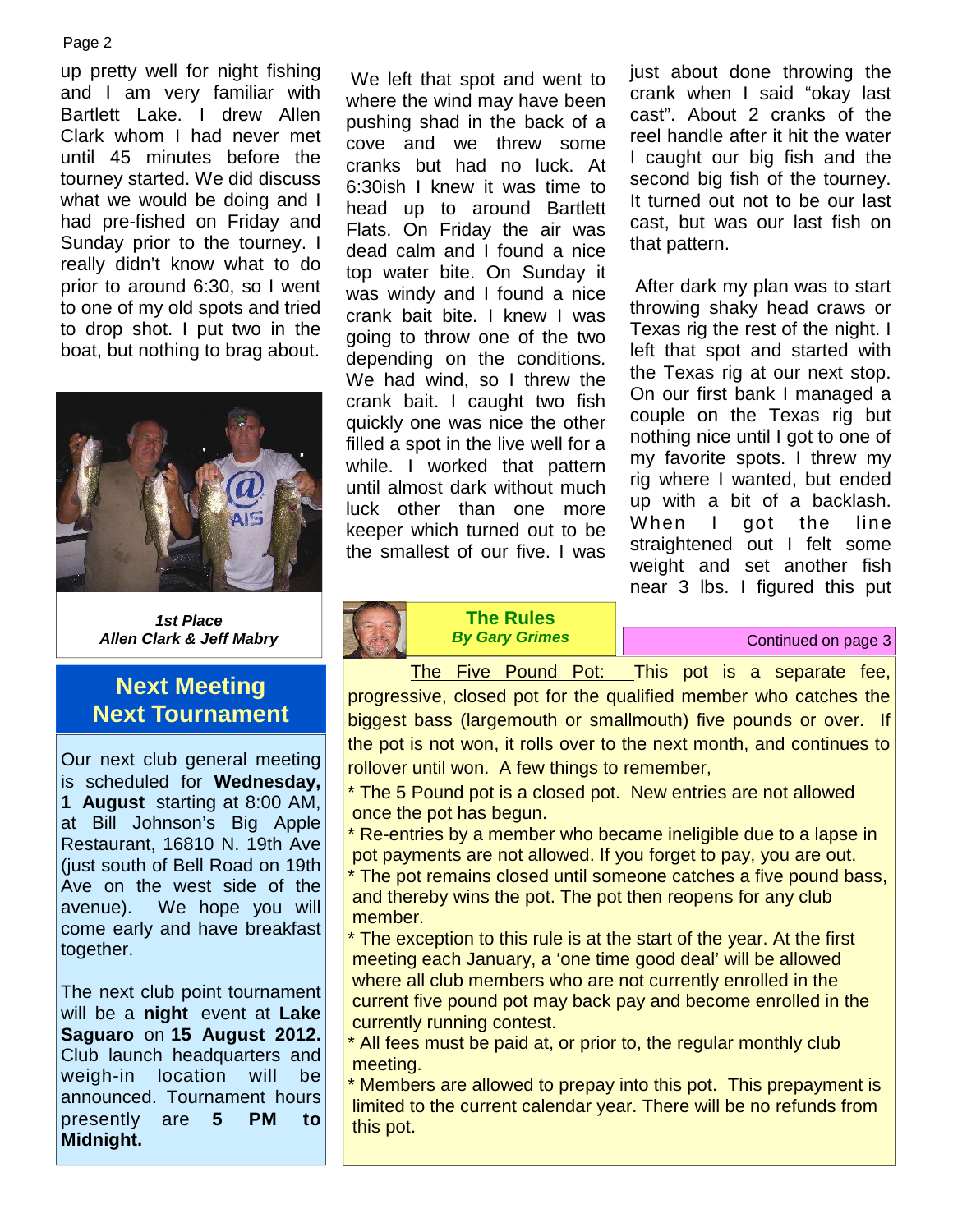around 10 lbs in the boat and had us in position for a check. I had one fish in the live well that was only around 1.25 lbs that I really wanted to get rid of. We made a few more stops catching small fish and we made one more move on a spot that a friend showed me on Sunday. First cast was another 1.75 that I figured put us around 11 lbs. It was my last fish, and the last one we put in the live well.

 Allen caught another fish that didn't quite make the cut. It was a fun night and a pleasure to fish with Allen. I look forward to fishing with him again. I have been fishing tourneys for about a year now and this is my first win.

 I consider Bartlett my home lake and the one I fish the most. Those two fish were the biggest I have ever caught out of that lake. It was nice they came the same night in a tourney! No one can convince me that luck isn't a factor in fishing tournaments!!!

#### **Tassin & Frailey Drop Shot Main Lake to Win Second Place**

In **Second Place** the team of

#### **Sportsman's Warehouse Big Bass Prize**

Lionel Frailey is the winner this month of the Sportsman's Warehouse prize of a \$20 gift card for the largest bass weighed by a club member pre signed-up for this prize. Lionel's 3.67 lb bass was the largest bass weighed at Lake Bartlett.

**Terry Tassin & Lionel Frailey** finished with 8.43 lbs for their five bass. Lionel also caught the **1st Place Big Bass** which weighed 3.67 pounds.

 Terry had this to say about the fishing for this tournament. "I have to say that Lionel Frailey is a great guy to fish with. He even brought sandwiches for both of us for the evening.



*2nd Place Terry Tassin & Lionel Frailey*

 We were number 11 in the start line and when we saw all the boats in front of us heading up river we decided we would

start down near the dam. We started fishing under the power lines with no luck but did experience some minor heat ill effects.

 It was so hot in the direct sun we decided to head over and fish the high rocky wall from the dam back to the marina. It was definitely cooler in the shade along the wall. Lionel hooked our first and biggest bass of the day drop shotting a Robo worm close to the wall. We caught several more 'dinks' in the area and then moved on down the wall slowly. More small ones and then later that evening we moved across the lake to the area of the off shore islands. We drop shotted some more small fish then about 30 minutes before the end of the tournament we decided to go back and try the area Lionel had caught our biggest bass at more small fish then about 30<br>minutes before the end of the<br>tournament we decided to go<br>back and try the area Lionel<br>had caught our biggest bass at<br>the beginning of the<br>tournament. tournament.

 We fished the wall for 15 minutes and just as I was telling Lionel it was time to



**"There you go again, horsing them in!**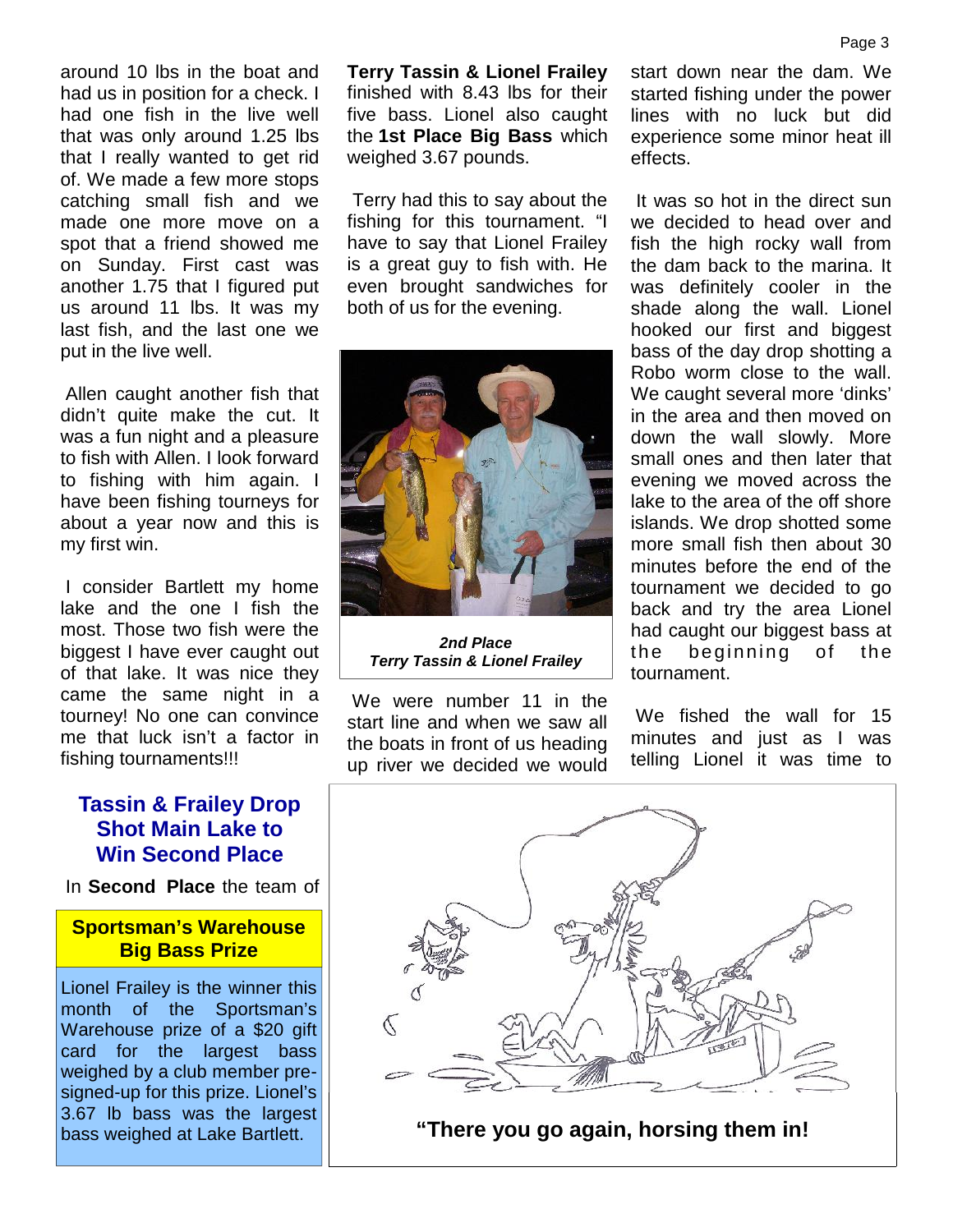secure the gear for the ride back to the ramp, he called out "I've got one". We thought it was another little fish so Lionel hustled to get the fish into the boat. However, as Lionel started to wind in line he said the fish felt bigger and to get the net. Well to make a long story short, I netted the fish and it turned out to be the second biggest fish we had boated that night. At this point we felt we might make it into the money little dreaming we would finish in 2<sup>nd</sup> Place.

 Launching went well but the recovery of boats at the end of the tournament took longer than usual – probably because of the lack of lighting on the ramp. The weigh-in worked well and thanks go to Lou Hirlemann for cooking up the hotdogs – in the Navy we would call that "MidRats" (midnight rations). All in all it was a good tournament and we finished in good shape for not having pre-fished."

 Lionel added, "The 5 O'clock temperature was 105 or 107 degrees, just right for two old guys – yeah sure. Fishing in 10 to 25' by the dam was very slow. We moved to the rock wall area and then, I remembered a special Robo worm I had bought at Phoenix Fishing; 10 minutes later I hooked-up and boated a 3 plus pounder as our first and biggest fish of the night. Something good was going on and that broke the ice for the catching of fish dry spell we were having.

Terry and I caught about 15

small ones, culling a few as we went along. As the evening progressed, it started to cool down just one or two degrees which made us physically feel better. Wanting bigger fish Terry caught a good one we were able to cull with. Then, it was time for the last cast! With a blue sparkle lizard in deep water by the dam, I brought in another nice one about 2 1/2 lbs. Then the race for the weigh-in was on. Terry sure eats a lot – snicker, snicker; but he needs to drink more water. It was really a fun time."

## **Team Paul Cormany & Gary Grimes Jig-Up 3rd Place**

**Team Cormany & Grimes** weighed five bass for 8.12 pounds and took home **Third Place** honors.

 Paul Cormany commented, "I fished with Gary Grimes for the very first time at our night tournament at Bartlett this month. We caught all but two of our fish on jigs. I caught one fish on a 10" Power worm and Gary caught one fish on a lizard.

 We hit our starting spot and it was the 'Gary Grimes Show'. I think he put five fish in the well before I caught my first one. Unfortunately, Gary had a good one come unbuttoned and I broke one off about five feet under the boat. Just before dark, we made a major move to a different spot. Shortly after we arrived there, Gary hooked a good one and broke it off. Then I hooked another good

one and it came unbuttoned as I tried to back off the drag to prevent another break off. A cast or two later, I hooked our best fish of the night and it jumped off at the net. I thought the fish jumped into the net until I saw it floating empty next to the boat. We were not having a very good night. Finally, I caught our two best fish off that spot and I think Gary caught a couple of upgrades there as well. We made a short move and we each managed one more upgrade in the next hour or so. We finished out the night at the previous spot and I caught one more upgrade there as well.

 We found the bite to be unusual in that the strikes were very soft most of the time and the fish would swim toward the boat and suspend off the bottom. Several times we thought we missed the bite only to find we were hooked-up after reeling up about 10 feet of slack. Weird. Gary and I had a great time fishing together and, unfortunately, it will probably be long time before we will be paired again since we both fish as boaters.

*3rd Place Gary Grimes & Paul Cormany*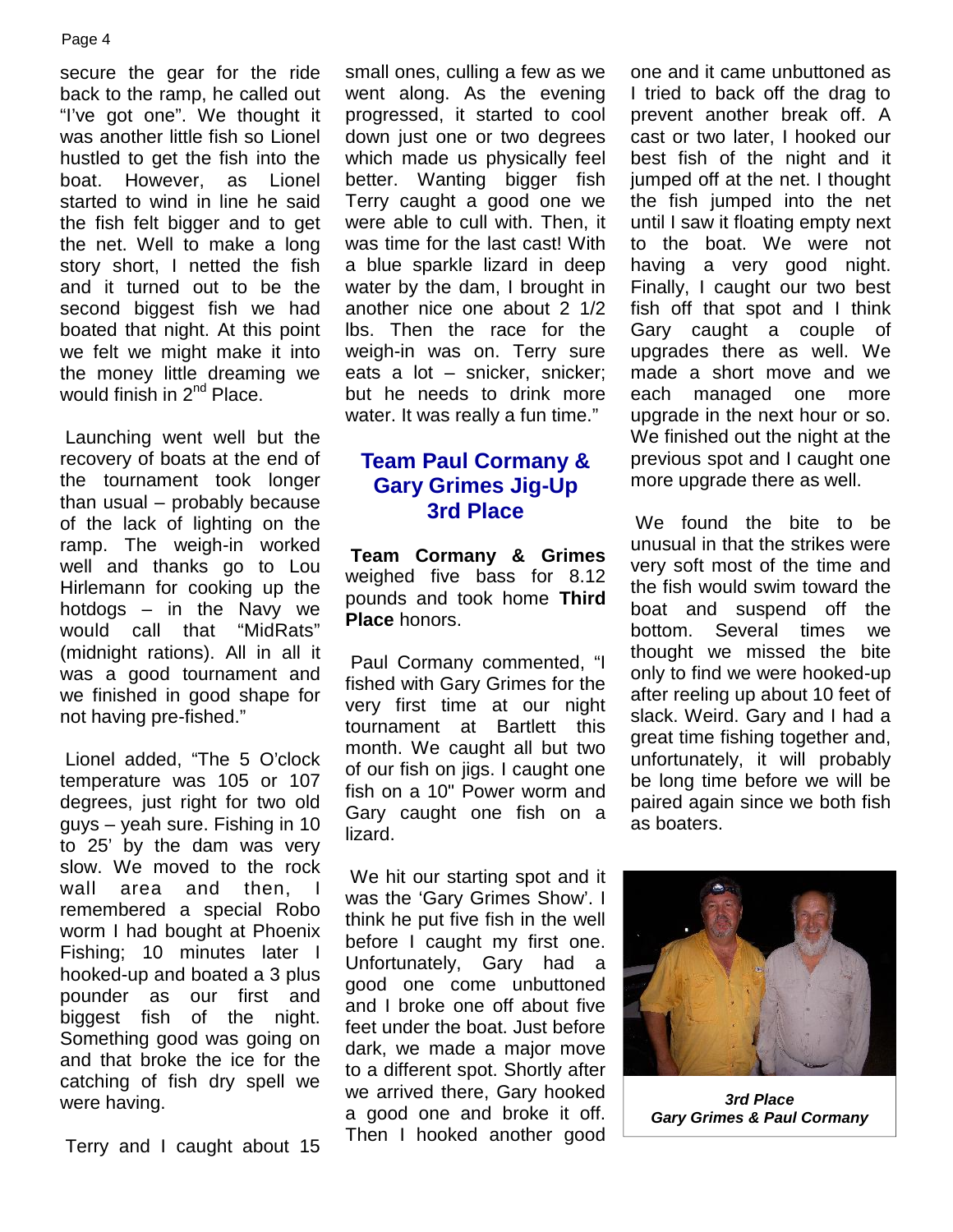Congratulations to Jeff Mabry and Allen Clark on the win. Congratulations to Jeff Mabry<br>
and Allen Clark on the win. bass<br>
Those guys smoked 8.91 I<br>
e v e r y b o d y . A n d takes Congratulations to Jeff Mabry weight<br>and Allen Clark on the win. bass<br>Those guys smoked 8.91 I<br>everybody. A n d takes<br>congratulations to Terry Tassin prize. congratulations to Terry Tassin and Lionel Frailey on their<br>Second Place finish and Big Chuck Second Place finish and Big Fish. If I remember right, Terry caught the big fish in our last night tournament at Bartlett so it's great that this time his partner Lionel caught the 1<sup>st</sup> Place Big Fish. I look forward to seeing everyone at Saguaro next month. Hopefully, we'll have a few more non-boaters enter and we'll have an even better turn out."

 Gary added, "As Paul said, we began the tournament down by Yellow Cliffs, at a spot where Paul had located fish while prefishing. We graphed fished at around 20 feet, and worked this area for the next two and a half hours, fishing the bottom slowly and catching our limit, culling a couple of times. We made a decision to move prior to dark, to another spot located by the Marina. This spot offered structure from 15-30 feet, with deep water access nearby. We worked this spot off and on the rest of the night, ultimately culling all of our fish. The bite was a bit odd tonight; I have never lost so many fish, either from short bites or coming unhooked, all while jig fishing. My partner Paul is a super guy to fish with, has lots of knowledge, experience and a real pleasure to talk to."

#### **Team Brown & Golden Reel In 4th Place**

 The **4th Place Team** of **Rick Brown & Chuck Golden** weighed 7.83 lbs with a five bass limit. Thanks to Rick's 8.91 lb catfish the team also takes home the **Goon Fish** prize.

Golden reported, "WOW 4th place -- who knew! First of all I would like to thank Rick Brown for a very enjoyable day and night on the lake. I had never been on Bartlett, so I really can't give you any information on where we went. I will say that on take off, everyone went to the left and we went right (I think towards the dam).



*4th Place Chuck Golden & Rick Brown*

 We both started with drop-shot rigs using different colors. I hooked the first fish (a little dink of course) and lost it when it jumped. Rick hooked the next one and he got it into the boat -- yea we are on the board! We continued fishing up near the dam for a while without much luck, so we moved and started kind of point hopping, catching one here and one there. I really can't remember where we caught the fish but I do know Rick was doing most of the catching. We were still fishing

drop-shots (various colors) and a Texas rigged craw. After it got dark, we moved back to where we had started and stayed there until weigh-in time.

 Rick caught the catfish Goon Fish a little before dark while we were point hopping. We were hoping it was a bass but knew by the way the fight was going that it was probably a cat. When we got it into the boat, Rick was trying to get the hook out with the pliers. Well the fish flopped, the pliers slipped, and the hook went deeply into Rick's hand. It was deep! He pushed the barb through and I cut the barb off with a pair of side cutters. And you know what; Rick didn't even cry or anything, what a tough guy! I know that would have brought a tear or two to my eyes."

Rick added, "Fishing was a little slow for Chuck and I. We started the day down towards the Dam. A spot in which I

**2013 Officer Nominations:** Recommendations for members willing to run for club office for 2013 should be to the Secretary by email or phone call no later than 1 September 2012. Be sure nominees will serve before nominating

**2013 Bylaw & Tournament Rule Changes**: All proposed changes should be submitted to the Secretary no later than 1 September 2012 on the club form which has been provided by email.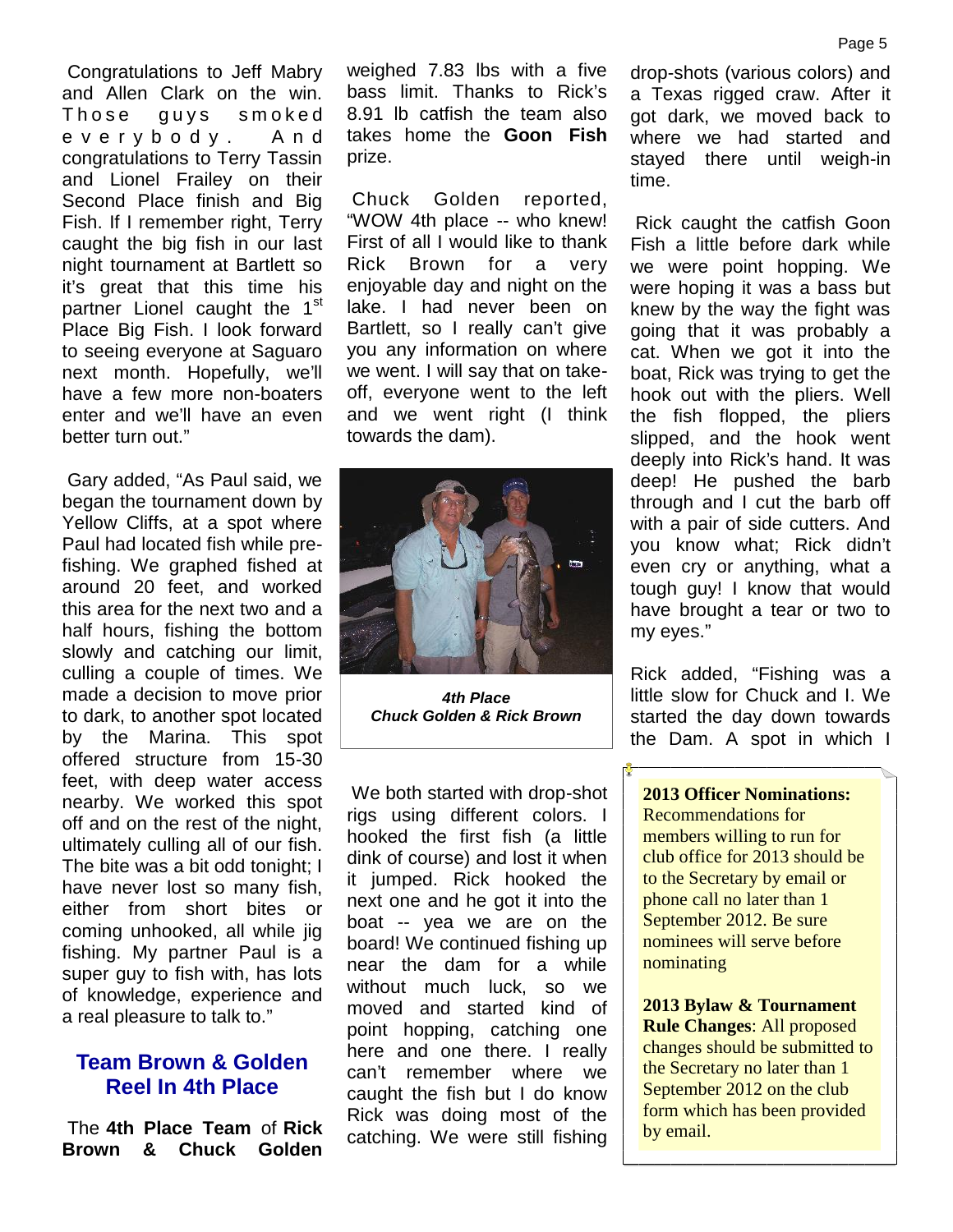#### Page 6

fished with my wife Amy last Friday and she proceeded to put 5 fish in the boat for about 9lbs in about 10min. I had "High Hopes" for this spot, but unfortunately for Chuck and I the fish were no longer there, at least that's my Story. We moved all over the lake, picking up little fish here and there, and were fortunate enough to pick up a couple 2 pounders. We fished mostly drop shot worms, craws, and Baby Brush Hogs. I had a great time, and Congrats to Jeff and Allen for a nice bag of fish."

#### **Statistics for the tournament**:

Thirty-six (36) men fished 7 hours each, bringing 95 keeper bass to the scales for a total weight of 126.56 pounds with a 3.52 pound average catch per fisherman. All but two fish were released back into the lake after weigh-in to fight again another day.



*By John Milkint. Treasurer*

 It should be no surprise that Lake Bartlett did not produce a 5 lb Bass. That means that the carryover to August is \$595. There are 37 anglers in the pot and eligible for the August tournament. I would ask that until the pot is won, please do not include the 5 lb pot in your entry fee unless you are currently eligible. Returning the \$5 costs the club extra checks and stamps to return it to those who attempt to enter the pot when they are ineligible.

The big winners for our July

tournament were in boat #17 - Jeff Mabry and Allen Clark. 1st place and 2nd big fish totaled \$490.

 Our club secretary, editor and publisher of Bass Bites, Terry Tassin and his co-angler, Lionel Frailey garnered 2nd place and split \$474. Their big fish weighed 3.67 lbs, a giant fishing by Bartlett standards.

 \$172 goes to Paul *(always in the money)* Cormany and Gary Grimes.

 Rick Brown and Chuck Golden came in 4th place for \$88. They added to that total with the largest goon fish worth \$180.

 The club is in good shape financially and the board is currently working on a budget intentionally to to determine the expenses and prizes for our annual club banquet in January. Put the date of January 9th on your calendar for the dinner and awards night.



 Another very good tournament at Bartlett and all teams weighed in five fish. Considering all of the things that could have gone wrong on a very dark night no a lake where the water has receded and made the lake very hazardous, things worked out alright.

 I want to thank everyone who participated and especially in the manner you all conducted the launching and recovery of boats. It went so smoothly we even got an extra 10 minutes of fishing in with the early start. In my opinion it also shows what quality people you all are.

 I think we all had our memories reinforced that night time my opinion it also shows what<br>quality people you all are.<br>I think we all had our memories<br>reinforced that night time<br>fishing is even more<br>challenging than fishing in the<br>day time In my past life in challenging than fishing in the day time. In my past life in special operations we always went to work when the sun went down. I still think it is a lot easier walking through the jungle at night than night time fishing. Night time fishing sure has a lot more problems.

 This tournament was a first for me in that it was the first time I have ever fished a tournament as a non boater. I did it This tournament was a first for<br>me in that it was the first time I<br>have ever fished a tournament<br>as a non boater. I did it<br>intentionally to better<br>understand non boater issues.<br>Things I never think about were understand non boater issues. Things I never think about were all at once before me; where do I store my gear, your mind always telling you this is not **Treasure Chest** awards night. We can be seen that the same of the same of the self-of the self-of the self-of the self-of the self-of the self-of the self-of the self-of the self-of the self-of the self-of the self-of the not as much fishing tackle, the strangeness of a different boat, how the boat reacts to water conditions and a 100 more things that crossed my mind and I even managed to forget my PFD and had to borrow one because mine is always on my boat.

> Thankfully, I fished with Ricky Boehm and for those of you that have never fished with Ricky he is absolutely fun to fish with and in my opinion could conduct classes on making your non boater comfortable not only while on the lake but before and after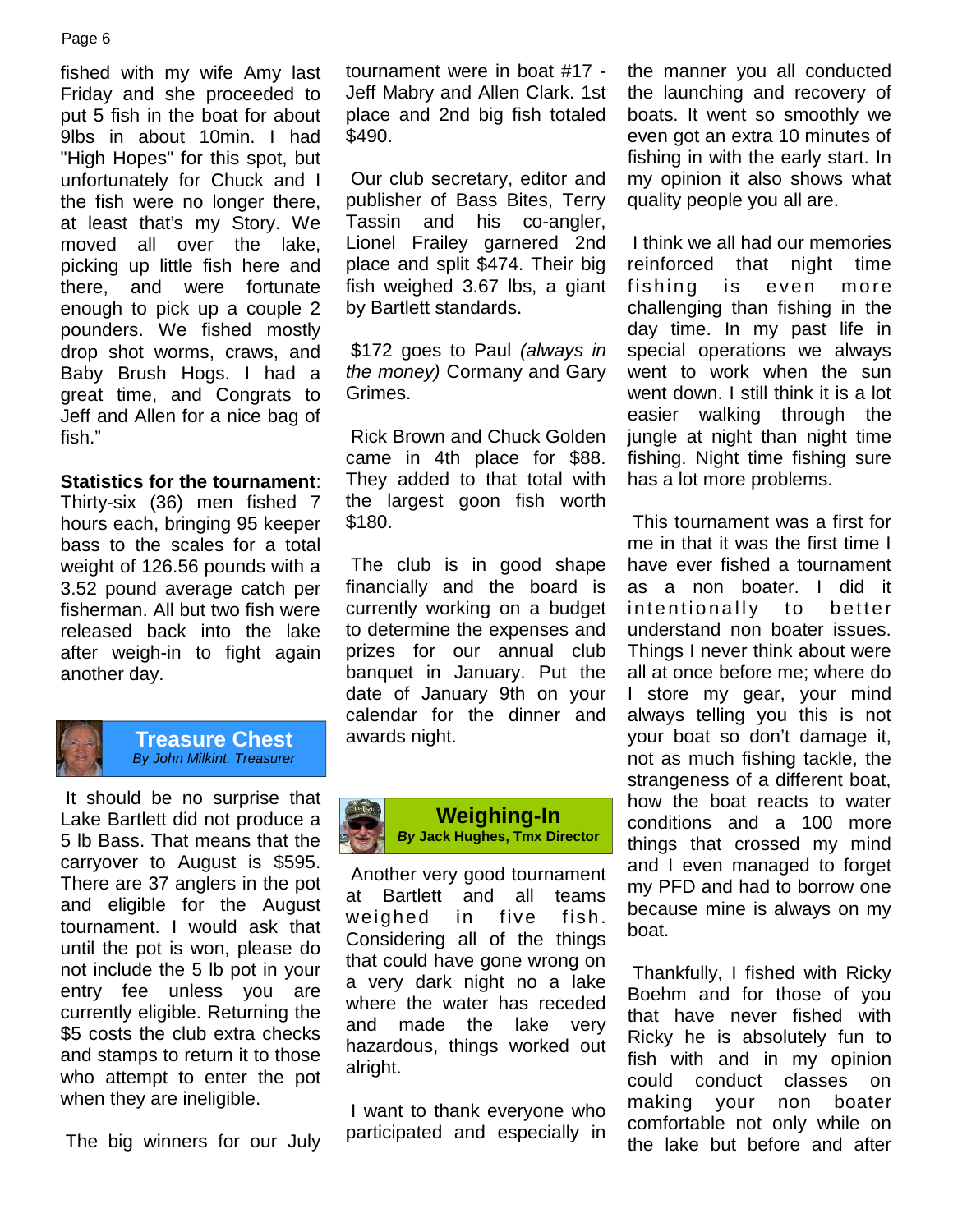# **Photo Scrapbook - Lake Bartlett– July 18, 2012**

the tournament. He was very considerate on how he positioned the boat and always considered lanes for me to fish. He also was very communicative on what he was doing and going to do next. Thanks Ricky for a great experience!

 There was one negative during the tournament and I have to bring it to the members attention; club rules call for the wearing of Personal Floatation Devices (PFD) and kill switches must be attached to the boater at all times when the main motor is running. This includes when a non boater is boarding or exiting the boat to start or finish a tournament. The penalty for violating this rule is disqualification. During this tournament there was one report to me of a boater driving his boat without wearing his PDF and numerous non boaters were seen entering the boat from the dock without wearing their PDF. In the future let's remember this club rule and follow it before a team is disqualified for breaking the rules or even worse a PDF is needed and it is not being worn. The board members will be watching this more closely starting at our next tournament.

 Finally, we have had a lot of comments about night fishing both pro and con. If you have a chance drop me a short email

and your comments on night fishing.